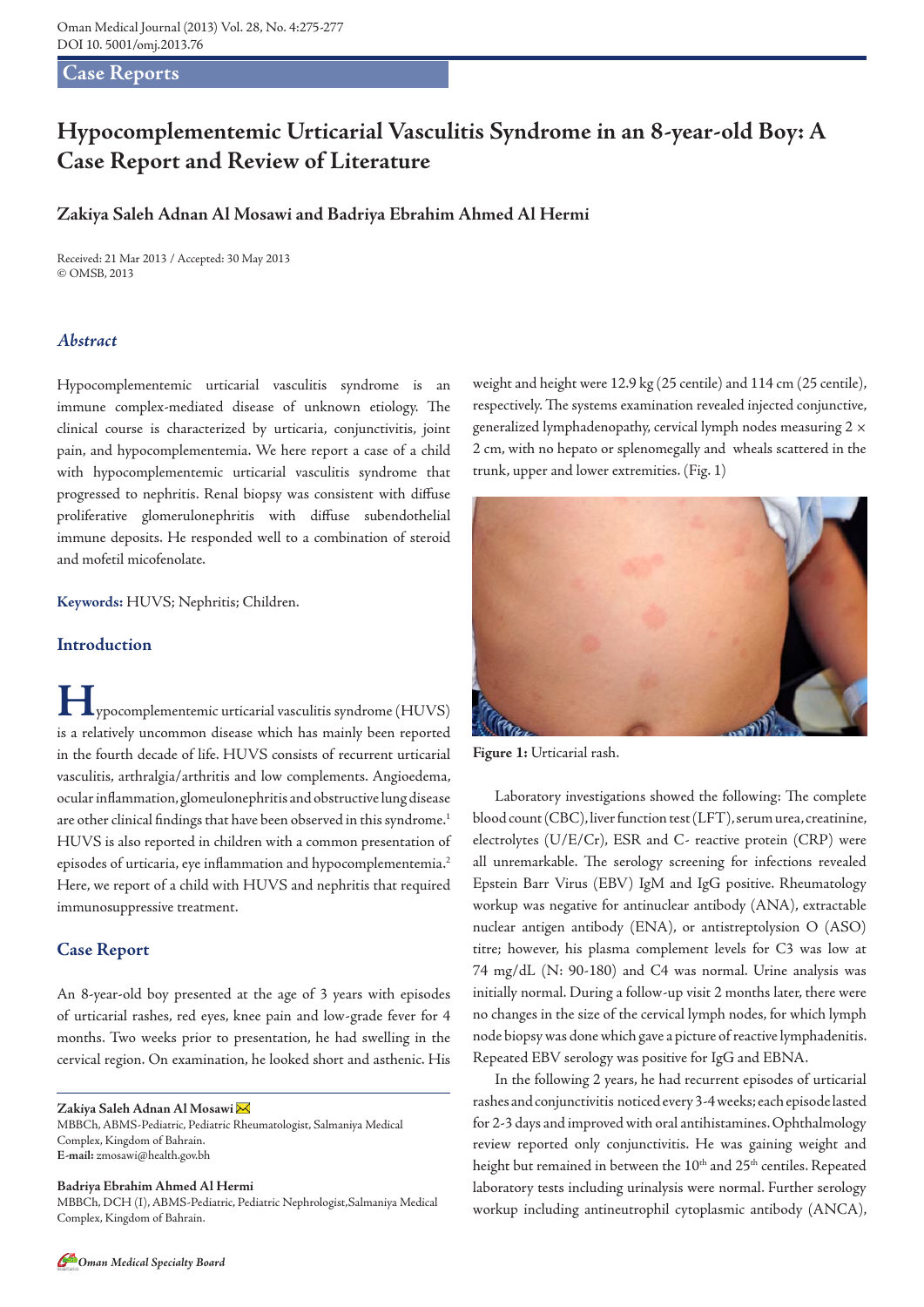anticardiolipin antibody and anticyclic citrulinated peptide (CCP) antibody were also negative. HLA testing revealed class 1 A2, A24, B61 and B70. Serum immunoglobulins were normal but C3 was consistently low. C2 complement was normal while CH50 was low. C1 inhibitor was 0.6 g/L (0.18-0.33). Cryoglobulin was negative, and protein electrophoresis was normal.

Three years after the first presentation and in spite of being clinically free except for the urticarial rashes, he was noticed to have abnormal urinalysis that showed microscopic hematuria (RBC's), pyuria (WBC's), proteinuria and granular casts which were seen occasionally. The 24-hour proteinuria was 2.8 g/day with normal renal function. He was also anemic with high inflammatory markers. (Table 1)

Skin biopsy was performed on the new urticarial rashes, and it was reported to be leukocytoclastic vasculitis. A percutaneous kidney biopsy was done and revealed features of a diffuse proliferative glomerulonephritis with crescent formations. Interstitium showed edema and focal lymphocytic infiltrate. The blood vessels showed hyaline arteriolosclerosis. Immunofluorescence staining showed blood vessel deposits of IgA  $(++)$ , IgM  $(+)$ , IgG  $(+++)$ , C3  $(+++)$ , CIq  $(+)$  and fibrinogen  $(+)$ , which was suggestive of immune-complex vasculitis. He was treated with IV pulses of methylprednisolone followed by oral prednisolone 2 mg/kg/day.

Later, he developed remarkable redness in his eyes diagnosed as episcleritis. However, the episcleritis spontaneously improved and 4 weeks later, he went into a remission, where the urinalysis became normal. His 24-hour urine protein also became normal, and ESR was below 20 mm/hr. C3 levels increased to 100 mg/ dL (90-180). He had no further attacks of eyes or skin problems; however, after tapering the prednisolone dose, he had variant amount of proteinuria in the following few months. His urinalysis again showed pyuria and hematuria. C3 increased but to below normal value. Repeated serology screenings for ANA and ANCA were negative. At this time, anti C1q antibody was requested and the results were negative. (Table 1)

Because of persistent proteinuria, the patient had a second renal biopsy 8 months later. The biopsy revealed 6 glomeruli, 3 of which were globally sclerosed and the other 3 showed diffuse mesengial cell hyperplasia. The conclusion was most probably resolving glomerulonephritis with mild focal tubular atrophy, (Fig. 2). At this stage, azathioprine (AZA) was added at a dose of 1.5 mg/kg/day.



**Figure 2:** Diffuse mesangial cell hyperplasia and sclerosed glomeruli.

Two months later, he had a flare-up in the eyes, skin, and the kidney nephritis on tapering of the prednisolone dose to 0.5 mg/ kg every other day. Therefore, he was managed with 2 pulses of methylprednisolone followed by increasing the dose of prednisolone. On the second trial of decreasing the prednisolone dose the, patient had a flare-up in skin and kidney and azathioprine was changed to mofetil micofenolate (MMF). Six months later, his urinalysis revealed protein +, WBC 2-5/ hpf, and no RBC. His 24-hour urine protein was 0.78 g/L. (Table 1)

At age of 7½ years, he looked short and asthenic with few residual urticarial rashes. His weight was 22.9 kgs (10<sup>th</sup> centile) and height 116 cm (3<sup>rd</sup> centile). However, his school performance was reported as being well.

| Patient's data        | Aug 2009     | Mar 2010<br>$AZA*$ | Sep 2010<br>MMF#  | Mar 2011                 | Sep 2011    |
|-----------------------|--------------|--------------------|-------------------|--------------------------|-------------|
| HB (g/d)              | 7.9          | 11.4               | 12                | 12.5                     | 13.3        |
| Platelet. $(10^9/L)$  | 571          | 496                | 489               | 470                      | 455         |
| WBC $(10^9/L)$        | 7.7          | 10.6               | 3.1               | 3.6                      | 5.1         |
| Polymorph             | 33%          | 64%                | 24%               | 24%                      | 27%         |
| Lymphocyte            | 57%          | 26%                | 62%               | 66%                      | 62%         |
| $CRP(N: 0-3mg/L)$     | 14.8         | 3.9                | 32.1              | $\overline{\phantom{a}}$ | 0.183       |
| Urine RM              | Protein $++$ | Protein $+$        | $Protein++$       | Protein $+$              | Protein $+$ |
| RBC: hpf              | RBC: many    | RBC:3-5            | RBC:4-6           | RBC: nil                 | RBC: nil    |
| WBC: hpf              | WBC: >50     | $WBC:3-4$ , $GC+$  | $WBC:6-8$ , $GC*$ | WBC:2-5                  | WBC:2-5     |
| Urea (mmol/L)         | 5.4          | 4.1                | 3.8               | 3.5                      | 4.4         |
| Creatinine (umol/L)   | 52           | 34                 | 36                | 39                       | 42          |
| 24-hr protein $(g/d)$ | 2.8          | 0.5                | 1.2               | 0.78                     | 0.19        |
| $C3$ (mg/dL)          | 74.1         | 76.5               | 76.5              | $\overline{\phantom{a}}$ | 66.3        |
| $C4$ (mg/dL)          | 16.8         | 11.9               | 15.8              |                          | 8.01        |

**Table 1:** The laboratory results of the patient during the course of illness.

*AZA\*: Azathioprine; MMF#: Mofetil micofenolate; GC\*:granular casts.*